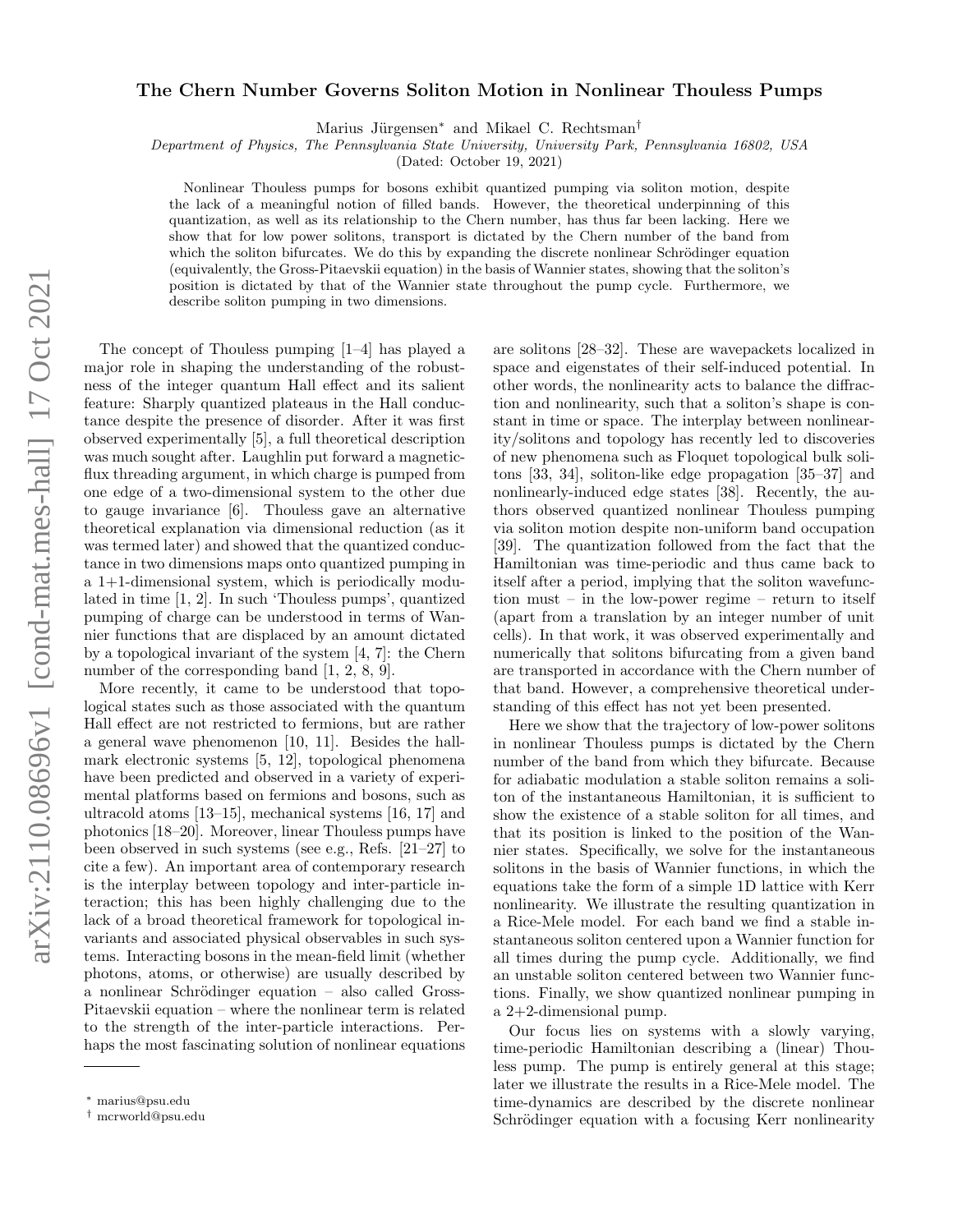[40, 41] (although the results generalize straightforwardly to the defocusing case):

$$
i\dot{\psi}_n(t) = \sum_m H_{nm}(t)\psi_m(t) - g|\psi_n(t)|^2\psi_n(t) \qquad (1)
$$

Here,  $\psi_n(t)$  is the amplitude of the wavefunction at site n and time t,  $H_{nm}(t)$  is a time-periodic tight-binding Hamiltonian,  $g > 0$  is the strength of the focusing nonlinearity and  $\psi_n$  represents the time derivative of  $\psi_n$ . For our analysis it does not make a difference if  $H_{nm}$  describes hoppings between sites or orbitals on a given site. Thus, we refer to both as sites. The indices  $n, m$  run over all sites with periodic boundary conditions. Eq. (1) describes a range of systems, including the propagation of intense light through nonlinear media [41], the dynamics of Bose-Einstein condensates [42] and exciton-polariton condensates [43–45]. It conserves the norm of the wavefunction  $(P = \sum_{n} |\psi_n|^2)$  and without loss of generality, we use normalized wavefunctions  $(P = 1)$  and vary g. The degree of nonlinearity is then given by  $g$  with respect to the hopping parameters in  $H_{nm}$ . We refer to solitons as having 'low power' if they are calculated with small  $q$ .

In the linear case  $(g = 0)$  quantized Thouless pumping necessarily requires adiabatic time modulation and uniform band occupation. For fermionic systems (like electrons in the solid state), this corresponds to a Fermi level within a band gap. For bosonic systems, a simple way to obtain uniform band filling is via the initial excitation of a single Wannier function. Over time, the wavefunction will evolve but retain a uniform band occupation throughout the pump cycle as dictated by the adiabatic theorem. Quantized pumping itself can be understood as flow of the instantaneous Wannier functions



FIG. 1. Wannier states and soliton wavefunctions. (a) Instantaneous maximally localized Wannier wavefunction for one pump cycle calculated for the lower band in a Rice-Mele model with Chern number  $C = +1$ . (b) Similar to (a), but calculated for the upper band with a Chern number of  $C = -1$ . (c,d) Similar to (a,b) but showing the instantaneous soliton wavefunction. The degree of nonlinearity is  $g/J = 2$ and  $g/J = 3$  (see Eq. 7) for (c) and (d), respectively.

as displayed in Figs. 1a,b, whose winding around the unit cell as a function of the pump parameter is equivalent to the Chern number of the occupied band.

In the nonlinear case  $(g \neq 0)$  the time evolution of stable solitons (i.e., nonlinear eigenstates) has similarities to the adiabatic time evolution of eigenstates in linear systems [46, 47]: For sufficiently slow driving, excitations of other states are negligible and the wavefunction continues to occupy the instantaneous soliton for all times during the pump cycle. It is therefore possible to calculate the adiabatic time-evolution for solitons in two ways: (1) Numerically solving Eq. (1) as a function of time; or (2) solving for the instantaneous nonlinear eigenstates at different time slices in the pump cycle. Importantly, the instantaneous states must be stable, as otherwise small perturbations around the linearized solution exponentially increase (see for example [41] for linear stability analysis). We illustrate the second method in Figs. 1c,d, which show the wavefunction of instantaneous solitons. Strikingly, the trajectories of the instantaneous solitons are noticeably similar to those of the instantaneous Wannier functions of the bands from which the solitons bifurcate. As the available solitons at the beginning and at the end of each pump cycle are identical in each unit cell, quantized motion of solitons is expected, even for non-uniform band occupation. Below, we prove that the number of unit cells which the solitons are pumped corresponds to the Chern number of the band from which they bifurcate.

We now present the missing link to show that the position of the instantaneous soliton is indeed intimately related to that of the Wannier functions. Showing that the solitons pump by the same number of unit cells as the Wannier functions will prove that the solitons are transported by  $C$  unit cells, where  $C$  is the Chern number. As we are only concerned with finding the instantaneous solitons for a static Hamiltonian at a given point in the pump cycle, we use  $\psi_n(t) \to e^{-i\lambda t} \psi_n$ , where  $\lambda$  is the nonlinear eigenvalue, such that Eq. (1) takes the following form:

$$
\lambda \psi_n = \sum_m H_{nm} \psi_m - g |\psi_n|^2 \psi_n \tag{2}
$$

We first rewrite Eq. (2) in the basis of Wannier functions as in Ref. [48] by expanding the wavefunction in the Wannier basis:

$$
\psi_n = \sum_{\mathbf{R}, \alpha} c_{\mathbf{R}, \alpha} w_{\mathbf{R}, \alpha, n} \tag{3}
$$

with expansion coefficients  $c_{\mathbf{R},\alpha}$  and Wannier functions  $w_{\mathbf{R},\alpha,n}$ , labelled by the lattice vector **R** and a band index  $\alpha$ . By plugging Eq. (3) into Eq. (2) and after some mathematical manipulation we arrive at the following equation (for a more detailed derivation, see the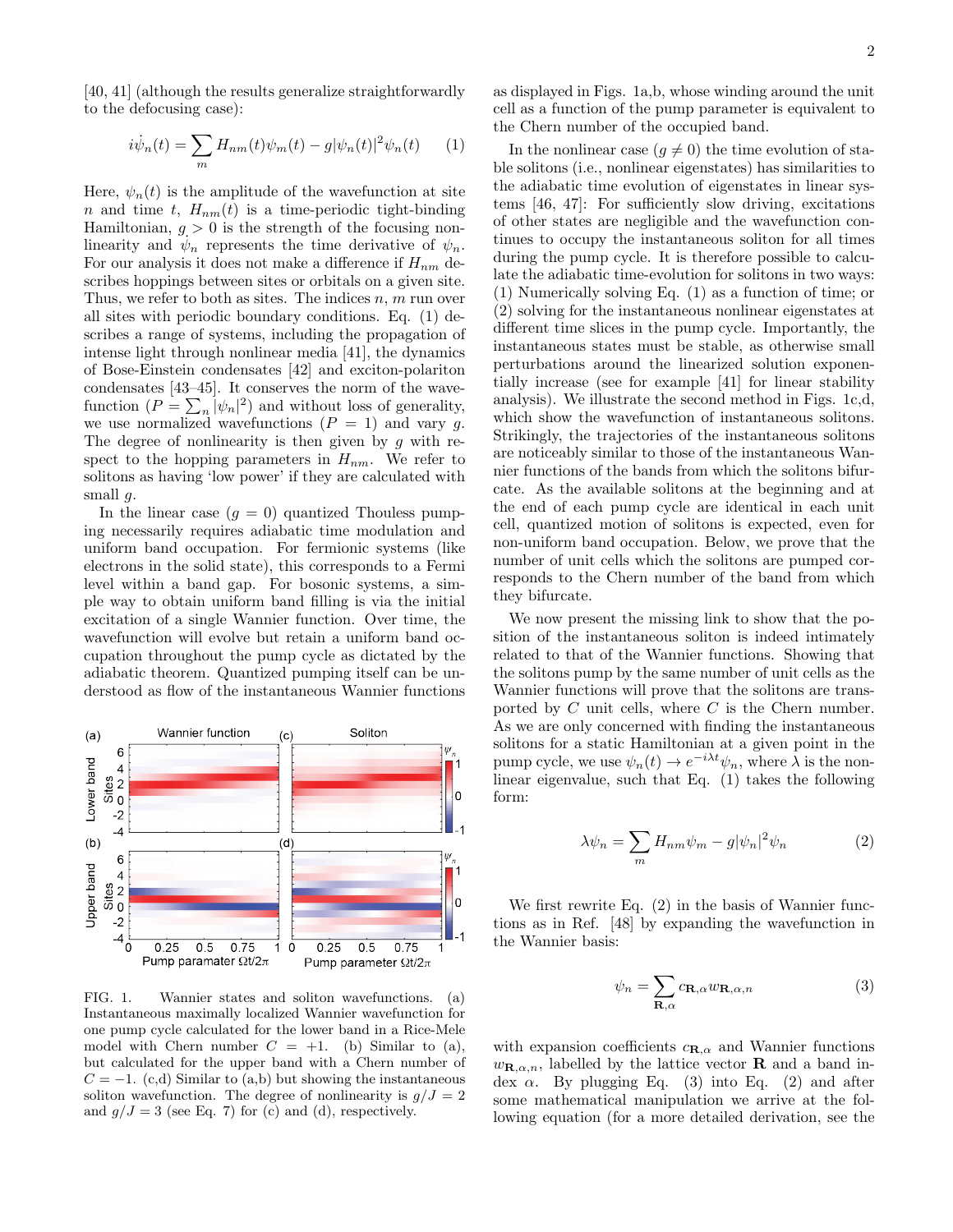Supplemental Material):

$$
\lambda c_{\mathbf{R},\alpha} = \sum_{\mathbf{R}'} \epsilon_{\mathbf{R}'+\mathbf{R},\alpha} c_{\mathbf{R}',\alpha} +
$$

$$
g W_{\mathbf{R},\mathbf{R}',\mathbf{R}''',\mathbf{R}'''}^{\alpha,\alpha',\alpha'',\alpha'''} c_{\mathbf{R},\alpha}^* c_{\mathbf{R}'',\alpha''} c_{\mathbf{R}''',\alpha'''} \quad (4)
$$

Here,  $\epsilon_{\mathbf{R},\alpha}$ , is the Fourier coefficient of the energy of band  $\alpha$ , and W is an overlap integral between four Wannier functions:

$$
W_{\mathbf{R},\mathbf{R}',\mathbf{R}'',\mathbf{R}'''}^{\alpha,\alpha',\alpha'',\alpha'''} = \sum_{n} w_{\mathbf{R},\alpha,n}^{*} w_{\mathbf{R}',\alpha',n}^{*} w_{\mathbf{R}'',\alpha'',n} w_{\mathbf{R}''',\alpha''',n}
$$
\n
$$
\tag{5}
$$

Up to now, no assumptions have been made and Eq. (4) and Eq. (2) are equally valid to find static solitons, apart from the fact that they are written in different bases:  $\psi_n$  describes the amplitude on individual real space sites, while  $c_{\mathbf{R},\alpha}$  describes the amplitude of Wannier functions. We refer to the two descriptions as 'real space' and 'Wannier space', respectively. To proceed, we make the following reasonable simplifications: (1) We focus on static solitons at low power, whose occupation for isolated (non-degenerate) energy bands tends to be in one band only, due to the large energy difference separating the bands. Therefore, we can neglect any nonlinear inter-band coupling terms in Eq. (4) and only focus on individual bands. (2) We restrict ourselves to systems that allow exponentially localized Wannier functions, such that the dominant term in the overlap integral is given by the Wannier functions localized in the same unit cell, which applies to a Thouless pump at any given time slice.

Then, the static discrete nonlinear Schrödinger equation takes the following fully simplified form in the Wannier basis:

$$
\lambda c_{\mathbf{R},\alpha} = \sum_{\mathbf{R}'} \epsilon_{\mathbf{R}'-\mathbf{R},\alpha} c_{\mathbf{R}',\alpha} + g W_{\mathbf{R},\mathbf{R},\mathbf{R},\mathbf{R}}^{\alpha,\alpha,\alpha,\alpha} |c_{\mathbf{R},\alpha}|^2 c_{\mathbf{R},\alpha}
$$
(6)

This equation has an intuitive interpretation: It describes hopping in a lattice with a Kerr nonlinearity, where the hopping strengths are given by the Fourier coefficients of the (linear) energy bands. In contrast to Eq. (2), the sites in this lattice do not represent sites in real space, but rather Wannier functions. Furthermore, and importantly, the unit cell in the Wannier space only consists of a single site. This allows us to use the knowledge about solitons in simple 1D lattices (see for example Refs. [31, 40, 41, 49]) where we already know that two types of static solitons exist: One stable on-site soliton and one unstable inter-site soliton (see Fig. 2a). In Wannier space the on-site soliton is always centered on a single Wannier function. After transforming back from Wannier into real space, the obtained real space soliton is localized near the Wannier center. (Its center of mass is not necessarily identical to the center of mass of the Wannier function due to interference effects between multiple occupied Wannier functions.) As this is valid for all times t during a pump cycle, and the on-site soliton is expected to be stable for all times, we have shown that the motion of the soliton is dictated by the motion of the Wannier centers. Thus, the displacement of low-power pumped solitons is therefore given by the Chern number of the band from which they bifurcate.

To numerically illustrate our findings by example, we use a Rice-Mele model [50] with a focusing nonlinearity  $(q > 0)$ : The linear Hamiltonian of this model describes a Thouless pump with two sites per unit cell:

$$
H_{nm}^{\rm RM}(t) = -[J + (-1)^{m+1} \delta \cos(\Omega t)] \delta_{n-1,m}
$$

$$
-[J + (-1)^m \delta \cos(\Omega t)] \delta_{n+1,m} \qquad (7)
$$

$$
-\Delta (-1)^m \sin(\Omega t) \delta_{n,m}
$$

Here,  $\Omega$  is the modulation frequency. The parameter J describes the average hopping strength between nearestneighbor sites, which is modulated with strength  $\delta$ , introducing a difference between intra- and inter-unit cell hoppings. The parameter  $\Delta$  gives the strength of modulation of the staggered on-site potential. For specific numerical examples throughout this work, we use  $J = 1$ ,  $\delta = 0.5$  and  $\Delta = 1$  with 200 sites and periodic boundary conditions. Further information on this Hamiltonian can





FIG. 2. Comparison between soliton calculation in real space via Eq. (2) and Wannier space via Eq. (6). (a) Left panel: Band structure for a simple 1D lattice with hopping  $J > 0$ . Bifurcation of solitons (for focusing nonlinearity) occurs from the minimum of the band. Right panels: The two types of possible solitons: on-site and inter-site soliton. (b,c) Expansion coefficients,  $\psi_n$  and  $c_{\mathbf{R},\alpha}$ , of the instantaneous on-site soliton in real space (b) and Wannier space (c) for  $\Omega t = 2\pi/8$ and the lower band in a Rice-Mele model (see Eq. (7)) with  $q/J = 1$ . The soliton calculated in real space via Eq. (2) is shown in red. The soliton calculated in Wannier space via Eq. (6) is shown in black.  $\alpha$  is the band index. (d,e) Similar to (b,c) but for the inter-site soliton.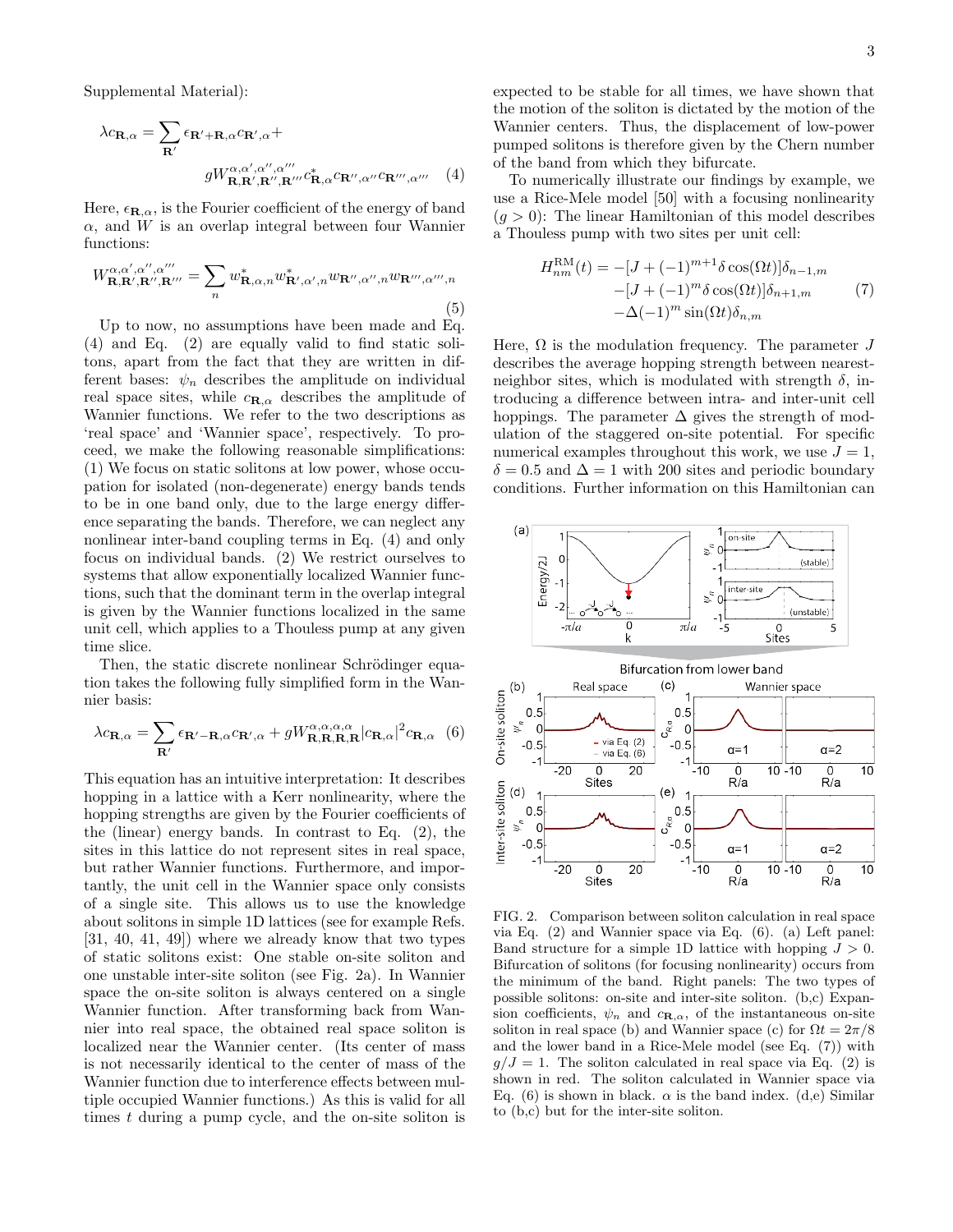be found in the Supplemental Material.

We illustrate the intimate link between the position of the soliton and the Wannier function in the Rice-Mele model for  $\Omega t = 2\pi/8$ , where no spatial symmetries pin the soliton to a fixed position. We calculate the instantaneous solitons in two ways and then compare their shape in real and Wannier space: (1) The exact soliton (Figs. 2b-e; shown in red) is calculated via Eq. (2) in real space and then transformed via change of basis into Wannier space. (2) We use Eq. (6) and calculate the soliton (Figs. 2b-e; shown in black) in Wannier space, which is then transformed into real space. For low degree of nonlinearity excellent agreement is observed, both for the on-site as well as for the inter-site soliton (see Figs. 2b-e). With increasing nonlinearity, the projection of the exact soliton calculated via Eq. (2) shows more and more occupation of Wannier states of higher bands, suggesting that the approximations made in Eq. (6) become less accurate (see also Supplemental Material). Solitons that bifurcate from the higher band are shown in the Supplemental Material.

In order to show the pumping process, we calculate the position (modulo a unit cell) of the soliton for one complete pumping cycle. Fig. 3 shows the position of the stable on-site soliton (solid lines) and the position of the unstable inter-site soliton (dashed lines) for different degrees of nonlinearity  $(q/J)$  calculated via Eq. (2). The stable solitons indeed follow the position of the Wannier function (black). We point out that even at low power, due to interference terms between the occupied Wannier functions, the center of mass of the soliton does not have to be centered exactly upon the center of mass of the Wannier function, but is localized close to it. For stronger nonlinearity, the approximations of Eq. (6) become less accurate and larger deviations occur, due to the increasing occupation of Wannier functions of higher bands (see also Supplemental Material). Nevertheless, the general features of the soliton are still consistent with the low-



FIG. 3. Soliton and Wannier flow. Position of the center of mass of the instantaneous solitons that bifurcate from the lower band with Chern number  $C = +1$  for one pump cycle and projected into one unit-cell. Stable on-site (unstable inter-site) soliton is shown with solid (dashed) lines. Different degrees of nonlinearity are shown in color. Black line shows the center of mass position of the Wannier function.



FIG. 4. Two-dimensional quantized nonlinear pumping. (a) Schematic of the unit cell with 9 sites and three different hoppings, which are modulated in time. (b) Band structure for the system shown in (a). (c) Instantaneous soliton localized at the corner of the unit cell for  $\Omega t/2\pi = 0$ . (d) Same as (c) but showing the movement of the soliton for evolving pump parameter. The parameters for the AAH-model are chosen as:  $K = 1$  and  $\bar{K} = 0.7$ . In (c,d) the degree of nonlinearity is  $g/K = 5.$ 

power regime. Indeed, because – in the low power regime – the soliton at the beginning and end of each pumping cycle is identical (apart from a translation by an integer number of unit cells), a nonlinear bifurcation is needed to either split the trajectory, or change the linear stability of the soliton (see also [39]).

Finally, we show that quantized nonlinear pumping can be extended to higher dimensions, by using a twodimensional model consisting of the sum of two Thouless pumps in orthogonal spatial directions. Here, we use the off-diagonal version of the Aubry-André-Harper (AAH) model [51–53]. A schematic of the model is depicted in Fig. 4a where only the hoppings are modulated:  $K_j = -K - \tilde{K} \cos(4\pi j/3 + \Omega t)$  with  $j \in \{1, 2, 3\}$ . This model has been used to simulate the 4D quantum Hall effect and its topological properties are described by the second Chern number, which is the product of first Chern numbers for the two orthogonal directions [26]. The band structure for the pumping cycle is shown in Fig. 4b. We focus on a soliton that bifurcates from the lowest band. We point out that while the linear model is separable in the x and y directions, the nonlinear model is not. Fig 4c, shows the soliton at the beginning of the pumping cycle  $\Omega t = 0$ , pinned to the corner of the unit cell, due to symmetries. During the pump cycle (see Fig. 4d) the soliton is pumped by  $+1$  unit cell in the x-direction and  $+1$  unit cell in the y-direction, corresponding to the Chern numbers of the pumps in those directions, respectively.

In summary, we have shown that solitons in weakly interacting bosonic systems are pumped by the Chern number of the band from which they bifurcate, despite non-uniform band occupation. This proves that quantized nonlinear Thouless pumping is protected by the Chern number, which can thus be considered to be a physically meaningful topological invariant for describing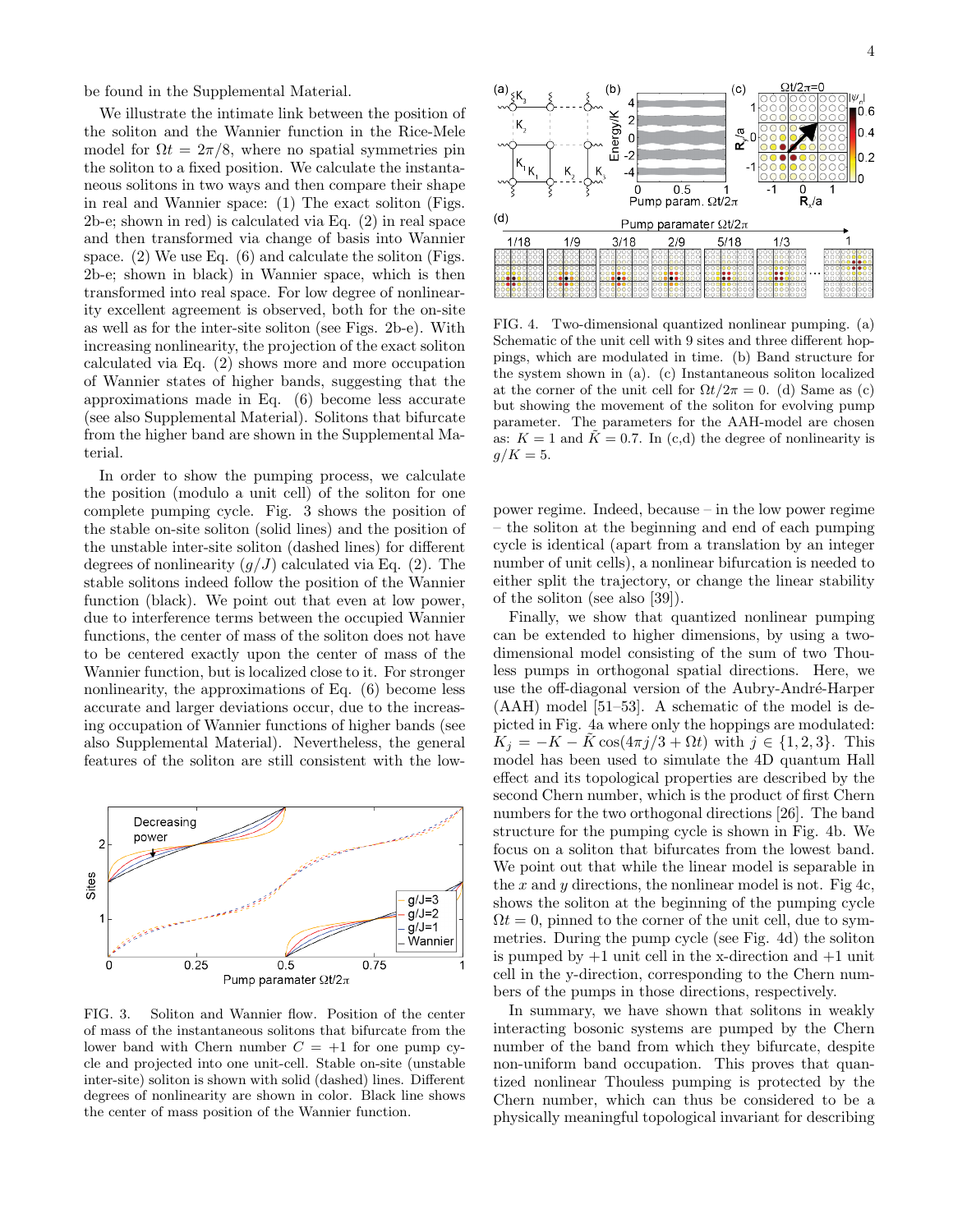nonlinear systems. Soliton motion remains quantized until a nonlinear bifurcation alters the path of the soilton or makes it unstable. Furthermore, we described the Thouless pumping of unstable inter-site solitons and showed that quantized nonlinear pumping can also be observed in two-dimensional systems. Our results pave the way to a broader understanding of the interface between interacting/nonlinear systems and topology.

During the preparation of this manuscript, the authors became aware of related, as yet unpublished work by N. Mostaan and N. Goldman.

- [1] D. J. Thouless, Quantization of particle transport, Physical Review B 27, 6083 (1983).
- [2] Q. Niu and D. Thouless, Quantised adiabatic charge transport in the presence of substrate disorder and manybody interaction, Journal of Physics A: Mathematical and General 17, 2453 (1984).
- [3] D. Xiao, M.-C. Chang, and Q. Niu, Berry phase effects on electronic properties, Reviews of Modern Physics 82, 1959 (2010).
- [4] J. K. Asbóth, L. Oroszlány, and A. Pályi, A short course on topological insulators, Lecture notes in physics 919, 166 (2016).
- [5] K. v. Klitzing, G. Dorda, and M. Pepper, New method for high-accuracy determination of the fine-structure constant based on quantized hall resistance, Physical Review Letters 45, 494 (1980).
- [6] R. B. Laughlin, Quantized hall conductivity in two dimensions, Physical Review B 23, 5632 (1981).
- [7] J. Zak, Berry's phase for energy bands in solids, Physical Review Letters 62, 2747 (1989).
- [8] D. J. Thouless, M. Kohmoto, M. P. Nightingale, and M. den Nijs, Quantized hall conductance in a twodimensional periodic potential, Physical review letters 49, 405 (1982).
- [9] B. Simon, Holonomy, the quantum adiabatic theorem, and berry's phase, Physical Review Letters 51, 2167 (1983).
- [10] S. Raghu and F. D. M. Haldane, Analogs of quantumhall-effect edge states in photonic crystals, Physical Review A 78, 033834 (2008).
- [11] F. D. M. Haldane and S. Raghu, Possible realization of directional optical waveguides in photonic crystals with broken time-reversal symmetry, Physical Review Letters 100, 013904 (2008).
- [12] D. C. Tsui, H. L. Stormer, and A. C. Gossard, Twodimensional magnetotransport in the extreme quantum limit, Physical Review Letters 48, 1559 (1982).
- [13] M. Atala, M. Aidelsburger, J. T. Barreiro, D. Abanin, T. Kitagawa, E. Demler, and I. Bloch, Direct measurement of the zak phase in topological bloch bands, Nature Physics 9, 795 (2013).
- [14] G. Jotzu, M. Messer, R. Desbuquois, M. Lebrat, T. Uehlinger, D. Greif, and T. Esslinger, Experimental realization of the topological haldane model with ultracold fermions, Nature 515, 237 (2014).
- [15] M. Aidelsburger, M. Lohse, C. Schweizer, M. Atala, J. T.

### ACKNOWLEDGMENTS

We acknowledge fruitful discussions with S. Gopalakrishnan, N. Mostaan, N. Goldman and Panayotis Kevrekidis. We further acknowledge the support of the ONR YIP program under award number N00014-18-1- 2595, ONR-MURI program N00014-20-1-2325, as well as by the Packard Foundation fellowship, number 2017- 66821. Some numerical calculations were performed on the Pennsylvania State University's Institute for Computational and Data Sciences' Roar supercomputer.

Barreiro, S. Nascimbène, N. R. Cooper, I. Bloch, and N. Goldman, Measuring the chern number of hofstadter bands with ultracold bosonic atoms, Nature Physics 11, 162 (2015).

- [16] L. M. Nash, D. Kleckner, A. Read, V. Vitelli, A. M. Turner, and W. T. M. Irvine, Topological mechanics of gyroscopic metamaterials, Proceedings of the National Academy of Sciences 112, 14495 (2015).
- [17] R. Süsstrunk and S. D. Huber, Observation of phononic helical edge states in a mechanical topological insulator, Science 349, 47 (2015).
- [18] Z. Wang, Y. Chong, J. D. Joannopoulos, and M. Soljačić, Observation of unidirectional backscattering-immune topological electromagnetic states, Nature 461, 772 (2009).
- [19] M. C. Rechtsman, J. M. Zeuner, Y. Plotnik, Y. Lumer, D. Podolsky, F. Dreisow, S. Nolte, M. Segev, and A. Szameit, Photonic floquet topological insulators, Nature 496, 196 (2013).
- [20] M. Hafezi, S. Mittal, J. Fan, A. Migdall, and J. M. Taylor, Imaging topological edge states in silicon photonics, Nature Photonics 7, 1001 (2013).
- [21] Y. E. Kraus, Y. Lahini, Z. Ringel, M. Verbin, and O. Zilberberg, Topological states and adiabatic pumping in quasicrystals, Physical Review Letters 109, 106402 (2012).
- [22] M. Verbin, O. Zilberberg, Y. E. Kraus, Y. Lahini, and Y. Silberberg, Observation of topological phase transitions in photonic quasicrystals, Physical Review Letters 110, 076403 (2013).
- [23] M. Lohse, C. Schweizer, O. Zilberberg, M. Aidelsburger, and I. Bloch, A thouless quantum pump with ultracold bosonic atoms in an optical superlattice, Nature Physics 12, 350 (2016).
- [24] S. Nakajima, T. Tomita, S. Taie, T. Ichinose, H. Ozawa, L. Wang, M. Troyer, and Y. Takahashi, Topological thouless pumping of ultracold fermions, Nature Physics 12, 296 (2016).
- [25] M. Lohse, C. Schweizer, H. M. Price, O. Zilberberg, and I. Bloch, Exploring 4d quantum hall physics with a 2d topological charge pump, Nature 553, 55 (2018).
- [26] O. Zilberberg, S. Huang, J. Guglielmon, M. Wang, K. P. Chen, Y. E. Kraus, and M. C. Rechtsman, Photonic topological boundary pumping as a probe of 4d quantum hall physics, Nature 553, 59 (2018).
- [27] I. H. Grinberg, M. Lin, C. Harris, W. A. Benalcazar,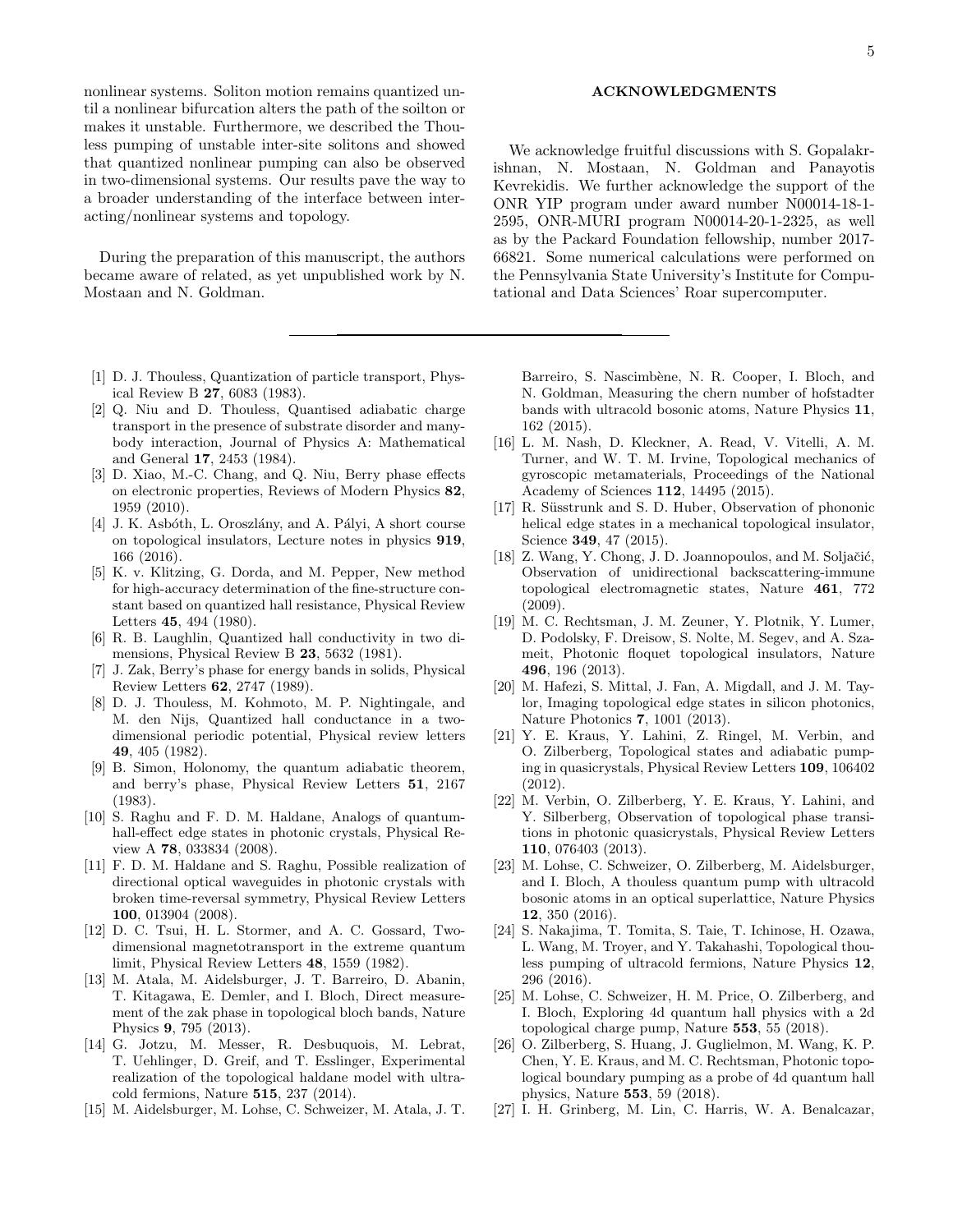C. W. Peterson, T. L. Hughes, and G. Bahl, Robust temporal pumping in a magneto-mechanical topological insulator, Nature Communications 11, 974 (2020).

- [28] G. A. Askar'yan, Sov. Physics. JETP 15 (1962).
- [29] R. Y. Chiao, E. Garmire, and C. H. Townes, Self-trapping of optical beams, Physical Review Letters 13, 479 (1964).
- [30] M. J. Ablowitz and H. Segur, Solitons and the inverse scattering transform (SIAM, 1981).
- [31] D. N. Christodoulides and R. I. Joseph, Discrete selffocusing in nonlinear arrays of coupled waveguides, Optics Letters 13, 794 (1988).
- [32] G. I. Stegeman and M. Segev, Optical spatial solitons and their interactions: Universality and diversity, Science 286, 1518 (1999).
- [33] Y. Lumer, Y. Plotnik, M. C. Rechtsman, and M. Segev, Self-localized states in photonic topological insulators, Physical Review Letters 111, 243905 (2013).
- [34] S. Mukherjee and M. C. Rechtsman, Observation of floquet solitons in a topological bandgap, Science 368, 856 (2020).
- [35] M. J. Ablowitz, C. W. Curtis, and Y.-P. Ma, Linear and nonlinear traveling edge waves in optical honeycomb lattices, Physical Review A 90, 023813 (2014).
- [36] D. Leykam and Y. D. Chong, Edge solitons in nonlinearphotonic topological insulators, Physical Review Letters 117, 143901 (2016).
- [37] S. Mukherjee and M. C. Rechtsman, Observation of unidirectional soliton-like edge states in nonlinear floquet topological insulators, arXiv preprint arXiv:2010.11359 (2020).
- [38] L. J. Maczewsky, M. Heinrich, M. Kremer, S. K. Ivanov, M. Ehrhardt, F. Martinez, Y. V. Kartashov, V. V. Konotop, L. Torner, D. Bauer, and A. Szameit, Nonlinearityinduced photonic topological insulator, Science 370, 701 (2020).
- [39] M. Jürgensen, S. Mukherjee, and M. C. Rechtsman, Quantized nonlinear thouless pumping, Nature 596, 63 (2021).
- [40] Y. S. Kivshar and G. P. Agrawal, Optical solitons: from fibers to photonic crystals (Academic press, 2003).
- [41] P. G. Kevrekidis, The discrete nonlinear Schrödinger equation: mathematical analysis, numerical computations and physical perspectives, Vol. 232 (Springer Science

& Business Media, 2009).

- [42] F. Dalfovo, S. Giorgini, L. P. Pitaevskii, and S. Stringari, Theory of bose-einstein condensation in trapped gases, Reviews of Modern Physics 71, 463 (1999).
- [43] H. Deng, G. Weihs, C. Santori, J. Bloch, and Y. Yamamoto, Condensation of semiconductor microcavity exciton polaritons, Science 298, 199 (2002).
- [44] J. Kasprzak, M. Richard, S. Kundermann, A. Baas, P. Jeambrun, J. M. J. Keeling, F. M. Marchetti, M. H. Szymańska, R. André, J. L. Staehli, V. Savona, P. B. Littlewood, B. Deveaud, and L. S. Dang, Bose–einstein condensation of exciton polaritons, Nature 443, 409 (2006).
- [45] R. Balili, V. Hartwell, D. Snoke, L. Pfeiffer, and K. West, Bose-einstein condensation of microcavity polaritons in a trap, Science 316, 1007 (2007).
- [46] J. Liu, B. Wu, and Q. Niu, Nonlinear evolution of quantum states in the adiabatic regime, Physical Review Letters 90, 170404 (2003).
- [47] H. Pu, P. Maenner, W. Zhang, and H. Y. Ling, Adiabatic condition for nonlinear systems, Physical Review Letters 98, 050406 (2007).
- [48] G. L. Alfimov, P. G. Kevrekidis, V. V. Konotop, and M. Salerno, Wannier functions analysis of the nonlinear schrödinger equation with a periodic potential, Physical Review E 66, 046608 (2002).
- [49] Y. S. Kivshar and D. K. Campbell, Peierls-nabarro potential barrier for highly localized nonlinear modes, Physical Review E 48, 3077 (1993).
- [50] M. Rice and E. Mele, Elementary excitations of a linearly conjugated diatomic polymer, Physical Review Letters 49, 1455 (1982).
- [51] S. Aubry and G. André, Analyticity breaking and anderson localization in incommensurate lattices, Ann. Israel Phys. Soc 3, 18 (1980).
- [52] P. G. Harper, Single band motion of conduction electrons in a uniform magnetic field, Proceedings of the Physical Society. Section A 68, 874 (1955).
- [53] Y. Ke, X. Qin, F. Mei, H. Zhong, Y. S. Kivshar, and C. Lee, Topological phase transitions and thouless pumping of light in photonic waveguide arrays, Laser & Photonics Reviews 10, 995 (2016).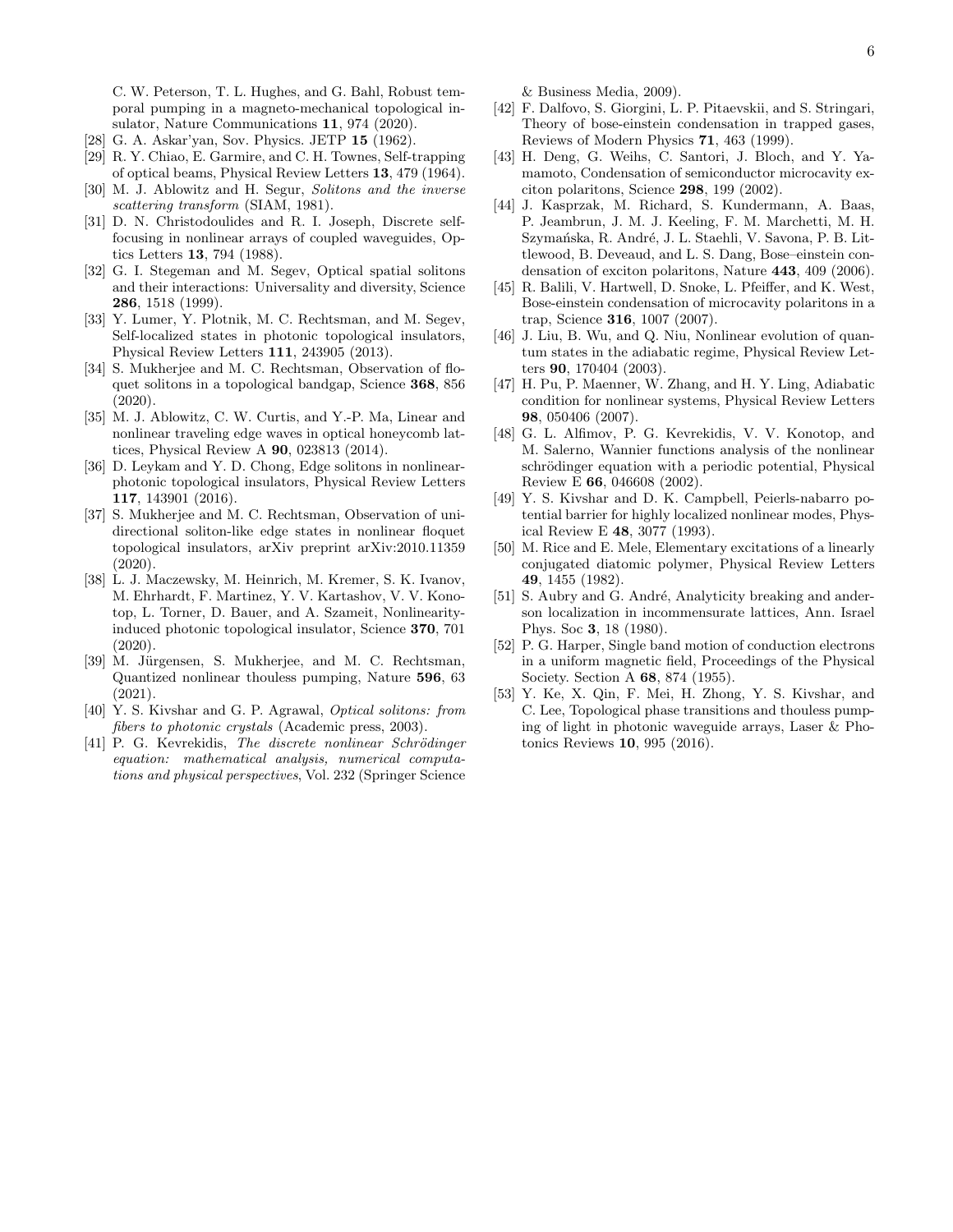# Supplemental Material: The Chern Number Governs Soliton Motion in Nonlinear Thouless Pumps

Marius Jürgensen<sup>∗</sup> and Mikael C. Rechtsman<sup>†</sup>

Department of Physics, The Pennsylvania State University, University Park, Pennsylvania 16802, USA

(Dated: October 19, 2021)

# S1. DERIVATION OF THE DISCRETE NONLINEAR SCHRÖDINGER EQUATION IN WANNIER BASIS

Here, we present a more detailed derivation of Eq. (4) in the main part, starting from the static discrete nonlinear Schrödinger equation. We restrict ourselves to systems with one spatial dimension:

$$
\lambda \psi_n = \sum_m H_{nm} \psi_m - g |\psi_n|^2 \psi_n \tag{S1}
$$

As described in the main text, we first expand the wavefunction in the basis of instantaneous Wannier functions:

$$
\psi_n = \sum_{\mathbf{R}, \alpha} c_{\mathbf{R}, \alpha} w_{\mathbf{R}, \alpha, n}
$$
 (S2)

with expansion coefficients  $c_{\mathbf{R},\alpha}$  and Wannier functions  $w_{\mathbf{R},\alpha,n}$  that are labelled by the lattice vector **R** and a band index  $\alpha$ . Wannier functions form a complete and orthonormal set:

$$
\sum_{n} w_{\mathbf{R}',\alpha',n}^* w_{\mathbf{R},\alpha,n} = \delta_{\mathbf{R}',\mathbf{R}} \delta_{\alpha',\alpha} \tag{S3}
$$

Furthermore, the Wannier states form Fourier pairs with the Bloch states,  $B_{k,\alpha,n}$ , which are labelled by the crystal momentum k:

$$
w_{\mathbf{R},\alpha,n} = \frac{1}{\sqrt{2\pi}} \sum_{k} \exp^{-ik\mathbf{R}} B_{k,\alpha,n} \quad \text{(S4a)}
$$

$$
B_{k,\alpha,n} = \frac{1}{\sqrt{2\pi}} \sum_{\mathbf{R}} \exp^{ik\mathbf{R}} w_{\mathbf{R},\alpha,n}
$$
 (S4b)

Bloch states form the energy eigenstates of the linear Hamiltonian,  $H_{nm}$ , with eigenenergy  $E_{k,\alpha}$  and obey the following eigenvalue equation:

$$
E_{k,\alpha}B_{k,\alpha,n} = \sum_{m} H_{nm}B_{k,\alpha,m} \tag{S5}
$$

Replacing the wavefunction in Eq. (S1) via Eq. (S2), multiplying from the left with  $\omega^*_{\mathbf{R}',\alpha',n}$ , summing over all sites, and using the orthogonality relation of Wannier functions (Eq. (S3)), results in:

$$
\lambda c_{\mathbf{R}',\alpha'} = \sum_{\mathbf{R},\alpha} c_{\mathbf{R},\alpha} \sum_{n,m} \omega_{\mathbf{R}',\alpha',n} H_{nm} \omega_{\mathbf{R},\alpha,m} +
$$

$$
g W_{\mathbf{R},\mathbf{R}',\mathbf{R}''',\mathbf{R}''''}^{\alpha,\alpha',\alpha'',\alpha''} c_{\mathbf{R},\alpha}^{\ast} c_{\mathbf{R}'',\alpha''} c_{\mathbf{R}'''',\alpha'''}
$$
(S6)

where W is an overlap integral between four Wannier functions:

$$
W_{\mathbf{R},\mathbf{R}',\mathbf{R}'',\mathbf{R}'''}^{\alpha,\alpha',\alpha'',\alpha''} = \sum_{n} w_{\mathbf{R},\alpha,n}^{*} w_{\mathbf{R}',\alpha',n}^{*} w_{\mathbf{R}'',\alpha'',n} w_{\mathbf{R}''',\alpha''',n}
$$
\n(S7)

The first term on the right-hand side of Eq. (S6) can be simplified, using the Fourier series description of the band structure:

$$
E_{k,\alpha} = \sum_{\tilde{\mathbf{R}}} e^{ik\tilde{\mathbf{R}}}\epsilon_{\tilde{\mathbf{R}},\alpha}
$$
 (S8)

In the Thouless pumps under consideration  $E_{k,\alpha}$  is real, periodic and even around  $k = 0$ . It follows that  $\epsilon_{\tilde{\mathbf{R}}, \alpha} =$  $\epsilon_{-\tilde{\mathbf{R}},\alpha} = \epsilon^*_{\tilde{\mathbf{R}},\alpha}$ . Thus the Fourier series coefficients are a real and even function of  $\tilde{\mathbf{R}}$ . With this:

$$
\sum_{\mathbf{R},\alpha} c_{\mathbf{R},\alpha} \sum_{n,m} \omega_{\mathbf{R}',\alpha',n} H_{nm} \omega_{\mathbf{R},\alpha,m} =
$$
 (S9)

$$
\sum_{\mathbf{R},\alpha,n} c_{\mathbf{R},\alpha} w_{\mathbf{R}',\alpha',n} \frac{1}{\sqrt{2\pi}} \sum_{k} E_{k,\alpha} e^{-ik\mathbf{R}} B_{k,\alpha,n} = \quad \text{(S10)}
$$
\n
$$
\sum_{\mathbf{R},\alpha} c_{\mathbf{R},\alpha} w_{\mathbf{R}',\alpha',n} \epsilon_{\tilde{\mathbf{R}},\alpha} \frac{1}{\sqrt{2\pi}} \sum_{k} e^{-ik(\mathbf{R}-\tilde{\mathbf{R}})} B_{k,\alpha,n} =
$$

$$
\mathbf{R}, \tilde{\mathbf{R}}, \alpha, n
$$
\n
$$
\mathbf{R}, \tilde{\mathbf{R}}, \alpha, n
$$
\n(S11)

$$
\sum_{\mathbf{R}} \epsilon_{\mathbf{R}-\mathbf{R}',\alpha} c_{\mathbf{R},\alpha} \tag{S12}
$$

where we have used Eq. (S4a) and Eq. (S5) for the first equality, Eq. (S8) for the second and Eq. (S4a) and Eq. (S3) for the third. Plugging Eq. (S12) into Eq. (S6) directly gives Eq. (4) of the main text.

### S2. RICE-MELE MODEL

In this section, we give further details about the Rice-Mele model [1] used in the main text. The Rice-Mele model has two sites per unit cell and is the Thouless pump model with the smallest number of sites per unit cell. We schematically illustrate the model in Fig.

<sup>∗</sup> marius@psu.edu

<sup>†</sup> mcrworld@psu.edu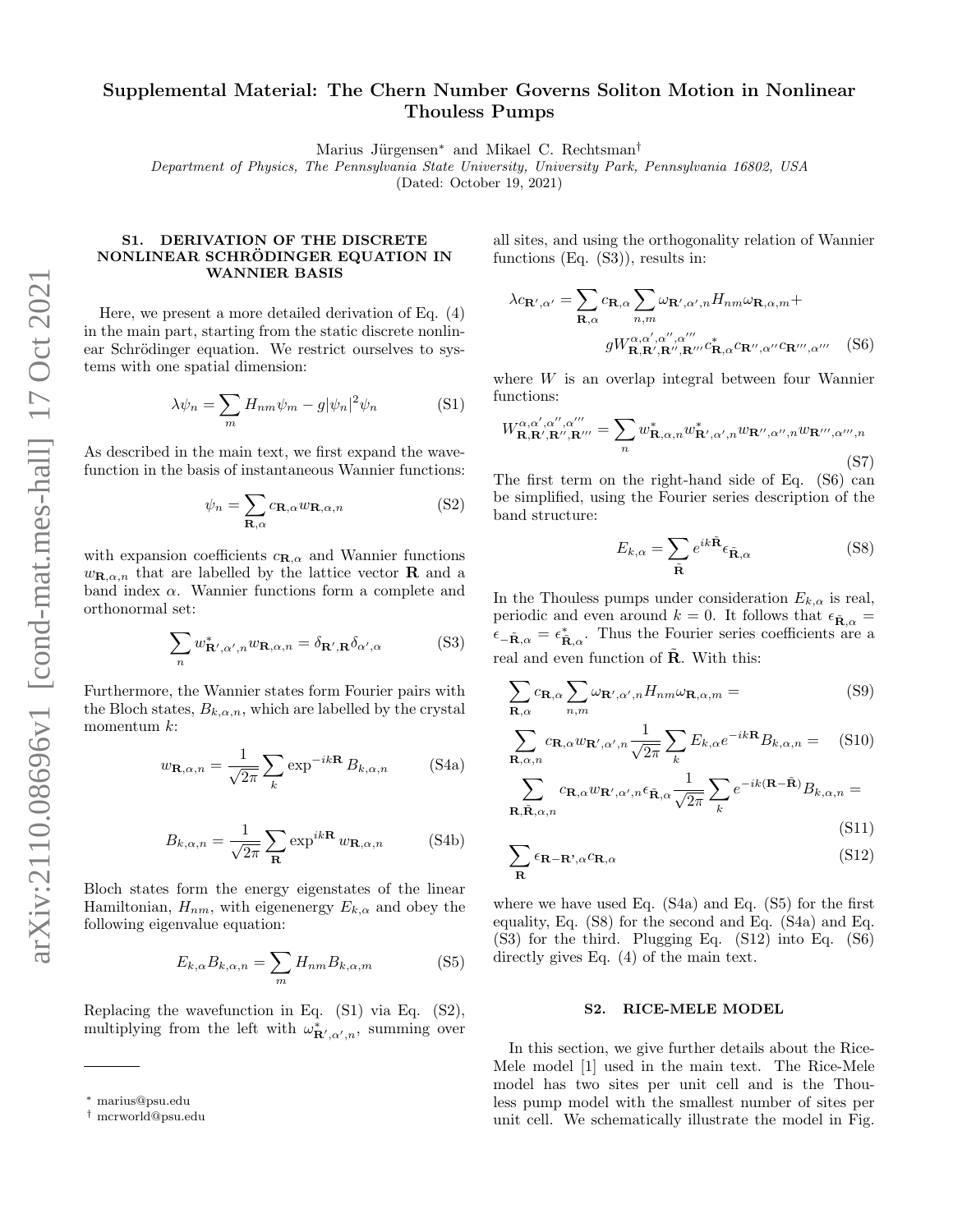S1a, where the intra-unit cell hopping is described via  $J_{\text{intra}}(t) = -J - \delta \cos(\Omega t)$  and the inter-unit cell hopping via  $J_{\text{inter}}(t) = -J + \delta \cos(\Omega t)$ . The strength of the staggered on-site potential is given by  $\Delta(t) = \Delta \sin(\Omega t)$ . This is equivalent to Eq. (7) in the main text. The band structure of this model ( $J = 1, \delta = 0.5, \Delta = 1$ ) shows two bands (see Fig. S1b) with Chern number +1 and -1 for the lower and upper band, respectively. A simple way to calculate the Chern number is to plot the position of the Wannier centers for one pump cycle  $t \in [0, 2\pi/\Omega]$ , as shown in Figs. S1c and d.



FIG. S1. Rice-Mele model. (a) Schematic illustration of the Rice-Mele model showing the inter-unit cell hopping  $(J<sub>inter</sub>(t))$ , intra-unit cell hopping  $(J<sub>intra</sub>(t))$  and a staggered on-site potential  $\Delta(t)$ . (b) Band structure of the Rice-Mele model showing two bands. (c,d) Center of mass position of the instantaneous Wannier functions for the upper (c) and lower band (d) as a function of the pumping parameter  $\Omega t$ .

# S3. CALCULATION OF THE SOLITONS

The discrete nonlinear Schrödinger equation is nonintegrable (with only two conserved quantities). It has no known analytic soliton solutions, but they can be found numerically. We use two methods to calculate solitons: (1) Self-consistent iteration and (2) Newton's method. While the self-consistent algorithm works best for onsite solitons at high power, which are strongly localized, it will often not converge successfully to inter-site solitons and/or solitons at low power. In the main part, we use the self-consistent algorithm therefore to calculate the solitons of Figs. 1 and 4. In order to find lowpower and/or inter-site solitons (as shown in Figs. 2,3 and Fig. S2) we use Newton's method. As convergence criterion for all calculated solitons, we use the following:  $\sum_{n} |\psi_n^{\text{soliton}} - \psi_n^{\text{ev}}| \leq 10^{-25}$ , where  $\psi_n^{\text{soliton}}$  is the wavefunction of the calculated soliton after our final iteration step (be it self-consistent or Newton's method) and  $\psi_n^{\mathrm{ev}}$ is the eigenvector of the nonlinear Hamiltonian that has the largest overlap. Importantly, the convergence of both methods relies on suitable starting guesses. In the following we briefly describe both methods and suitable initial wavefunctions.

### Self-consistency algorithm

The self-consistent algorithm converges exponentially using the following iterative steps:

- 1. Choose an initial guess for the wavefunction,  $\psi^{(i)}$ . Typical initial guesses with a high success rate are single-site excitation or the Wannier function of the band from which the soliton is intended to bifurcate.
- 2. Calculate the full Hamiltonian, which includes the linear Hamiltonian  $(H_{lin})$  and the nonlinearlyinduced potential:  $H = H_{\text{lin}} - g|\psi^{(i)}|^2$
- 3. Calculate the eigenvectors of H and choose the eigenvector with the largest overlap with  $\psi^{(i)}$ , updating the initial guess to be this new eigenstate.
- 4. Iterate steps 2 and 3 until the desired convergence is achieved.

### Newton's method

We use Newton's method to find low-power and intersite solitons. To be specific, we solve the set of  $N$  (with N being the number of sites) equations describing the stationary discrete nonlinear Schrödinger equation for a given degree of nonlinearity  $q$ , while simultaneously constraining the power of the wavefunction.

$$
0 = \sum_{m} H_{nm} \psi_m - g |\psi_n|^2 \psi_n - \lambda \psi_n \qquad \forall n \in \{1, 2, ..., N\}
$$
  

$$
0 = \sum_{n} |\psi_n|^2 - 1
$$

Here,  $H_{nm}$  is the tight-binding real space Hamiltonian and the algorithm solves for the amplitudes of the wavefunction,  $\psi_n$ , and the nonlinear eigenvalue  $\lambda$ . A similar set of equations (that follows straightforwardly form Eq. (6)) is used when solving for the soliton in Wannier space. We use Mathematica's FindRoot [2] to solve the set of  $N+1$  equations. Especially for low power, successful convergence critically depends on the initial guess.

The solitons shown in Fig. 2 are first solved for in Wannier space using the following starting guess derived from the continuum approximation:

$$
c_{R,\alpha,n}^{(0)} = -\text{sign}[\epsilon_{R_1,\alpha}]^n \sqrt{\frac{2\tilde{E}|\epsilon_{R_1,\alpha}|}{gW}} \ \text{sech}(\sqrt{\tilde{E}}(n-n_0))
$$
\n
$$
(S13)
$$

where  $\epsilon_{R_1,\alpha}$  is the first Fourier coefficient of the band structure for band  $\alpha$ , describing the nearest-neighbor hoppings,  $n_0$  is the center of the soliton, which can be chosen on-site or inter-site,  $W \equiv W_{R,R,R,R}^{\alpha,\alpha,\alpha,\alpha}$  is the overlap integral as defined in Eq. (5), and  $\tilde{E} = \left(\frac{PgW}{4|\epsilon_{R_1,\alpha}|}\right)$  $\setminus^2$ is the energy difference between the (linear) band minimum and the energy of a continuum approximated soliton. The solitons found in Wannier space (shown in black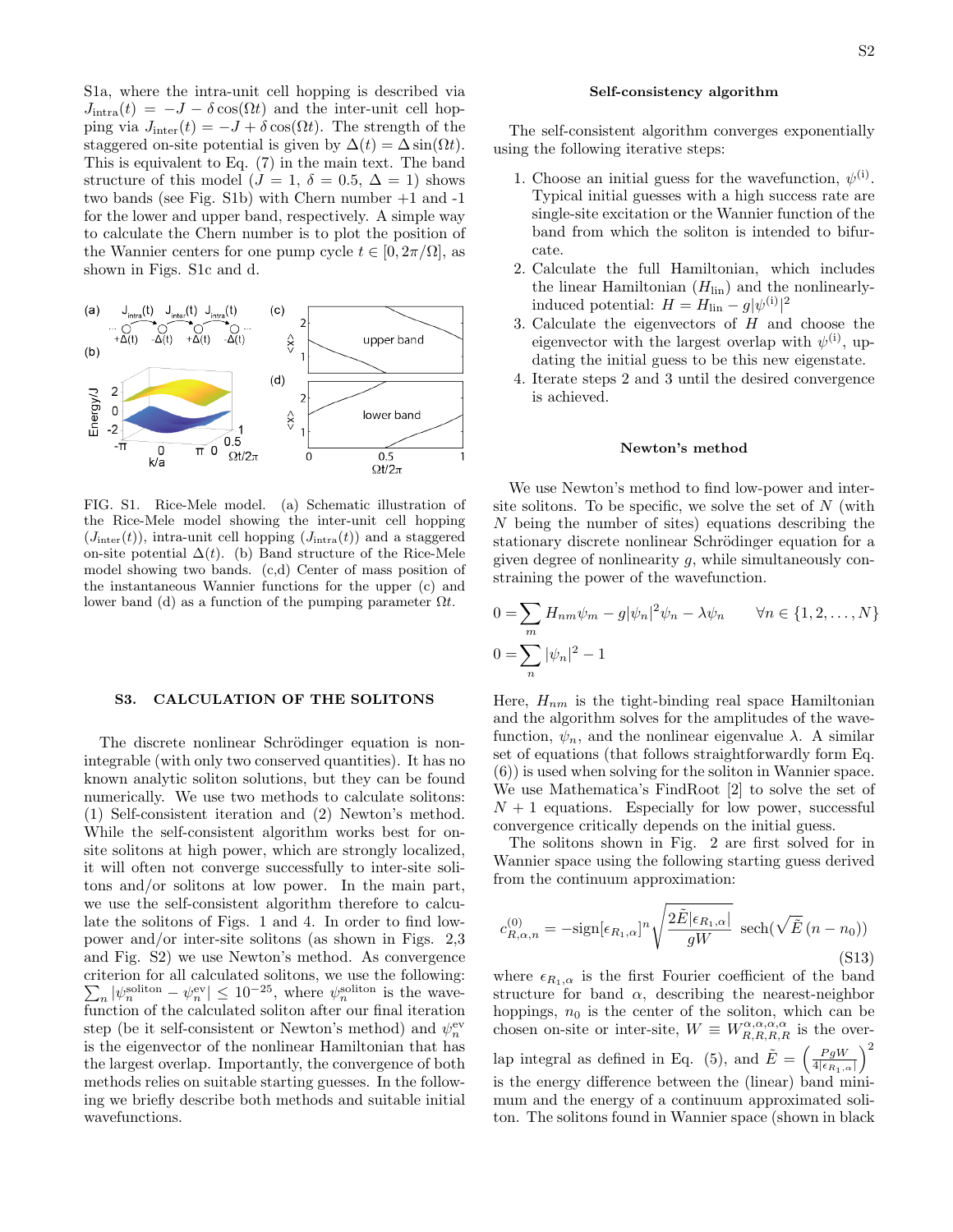

FIG. S2. Comparison between soliton calculation for increasing power. (a) Left panel: Band structure for a simple 1D lattice  $(J > 0)$ . Right panels: Illustration of a (stable) on-site and an (unstable) inter-site soliton. This band structure corresponds to the lower band in the Rice-Mele model. (b) Same as (a), but for a simple 1D lattice with positive nearest-neighbor hoppings, corresponding to the upper band in the Rice-Mele model. (c-n) Expansion coefficients of the solitons calculated in real space via Eq. (2) (shown in red) and in Wannier space via Eq. (6) (shown in black). The solitons are shown for increasing nonlinearity using  $g/J = 1$ ,  $g/J = 1.4$  and  $g/J = 2.5$  for subfigures (c-f), (g-j) and (k-n), respectively. Subfigures (c,d,g,h,k,l) are for solitons that bifurcate from the lower band. Subfigures (e,f,i,j,m,n) are for solitons that bifurcate from the upper band.  $\alpha = 1$  ( $\alpha = 2$ ) is the band index and refers to the lower (upper) band, respectively. Figs. S2c,d are identical to Figs. 2b,c.

in Fig. 2 and Fig. S2) are then transformed into real space and subsequently used as seeds to calculate the solitons in real space (shown in red in Fig. 2 and Fig. S2). When calculating solitons for a full pumping cycle (as shown in Fig. 3), we use the soliton of each time step as the starting guess for the next time step.

## S4. ADDITIONAL COMPARISON BETWEEN SOLITONS CALCULATED IN REAL SPACE AND WANNIER SPACE

In this section, we report additional calculations that compare the solitons calculated via Eq. (2) and Eq. (6) for the upper band of the Rice-Mele model and increasing nonlinearity (for identical model parameters as in the main text). While both inter- and on-site centered solitons exist, we only show the latter. The left (right) part of Fig. S2 shows the calculation of solitons that bifurcate from the lower and upper band. Figs. S2c,d are identical to Figs. 2b,c.

The main difference between solitons that bifurcate from the lower band and the upper band lies in the phase profile of the soliton. For focusing nonlinearity  $(q > 0)$ solitons bifurcate from the bottom of the band, which is at  $k/a = 0$   $(k/a = \pm \pi)$  for the lower (upper) band in the given Rice-Mele model. This is the analogue of the bands in a simple 1D lattice, with negative (see Fig. S2a) and positive (see Fig. S2b) hoppings. As illustrated in Figs. S2f,j,n, the solitons that bifurcate from the upper band have a staggered phase profile in Wannier space.

With increasing power the approximations of Eq. (6) compared to Eq. (2) become less accurate due to occupation of other bands (see Fig. S2l and Fig. S2n). Nevertheless, the general features of the soliton are still consistent with the low-power regime. Indeed, we expect quantized nonlinear Thouless pumping to be observable until a nonlinear bifurcation splits the path of the soliton (see also [3]) or the solitons become unstable.

<sup>[1]</sup> M. Rice and E. Mele, Elementary excitations of a linearly conjugated diatomic polymer, Physical Review Letters 49,

<sup>1455 (1982).</sup>